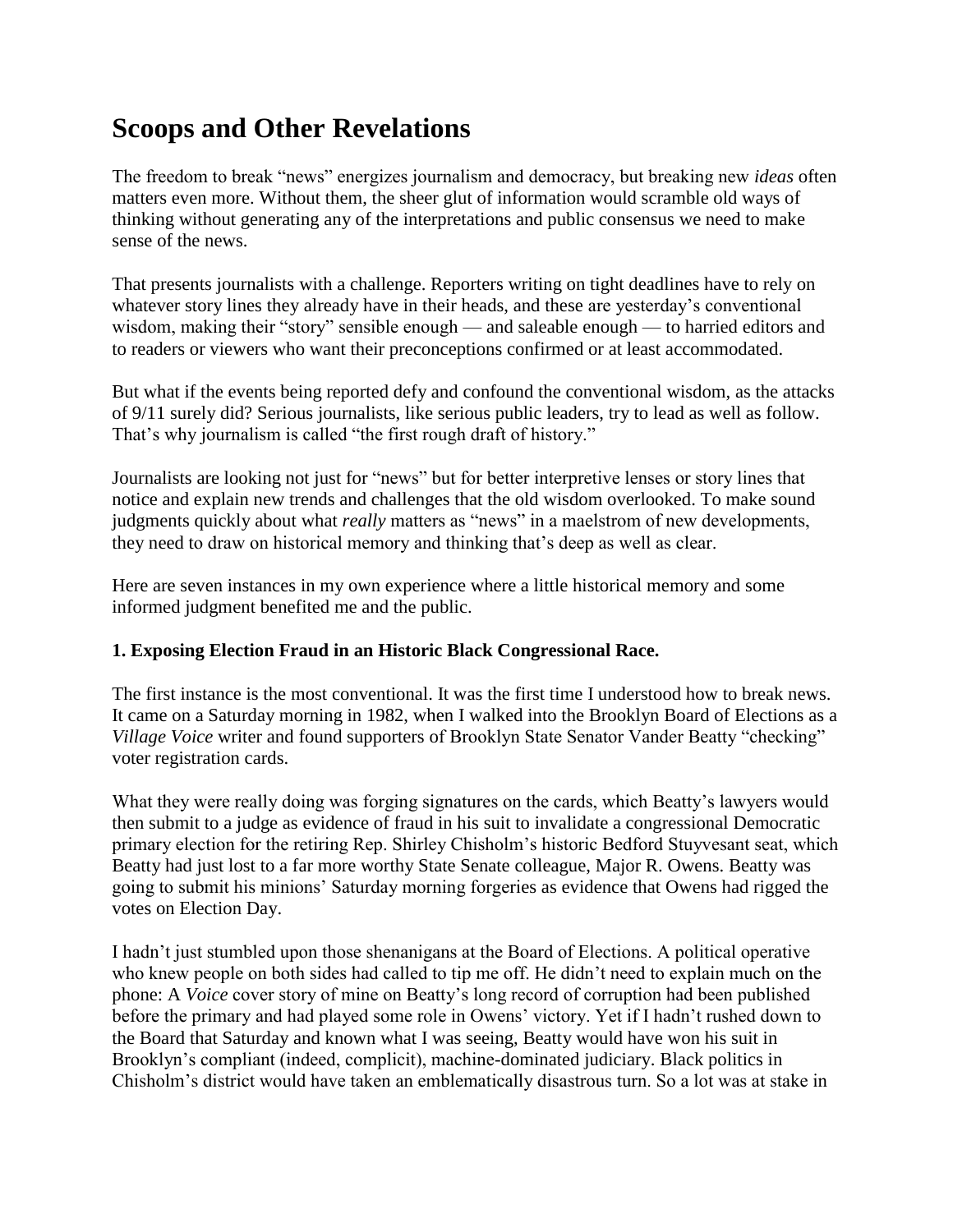the new *Voice* story the following Wednesday. "Look at it this way," said my tipster; "[Beatty] is either going to jail or he's going to Congress."

A classic povertycrat long indulged by a corrupt Democratic machine and a timid white liberal elite, Beatty had been endorsed in the primary by the *New York Times*. The party machine's hack judges did rule for him in the local and appellate courts, but, thanks partly to my reporting and the controversy that ensued, New York's highest court overturned the rulings. Owens, who said he felt as if he'd been in Mississippi throughout the ordeal, went to Congress, served honorably, and retired in 2006. Beatty was convicted in federal court a few years later of corruption unrelated to his election scheme. In 1990, he was assassinated by a non-political rival. [It's all in](http://jimsleeper.com/articles/scoops&revelations/Vender%20Beatty.pdf)  [four stories linked here.](http://jimsleeper.com/articles/scoops&revelations/Vender%20Beatty.pdf)

The experience of trying for months to alert others to Beatty's malfeasances taught me that even bona-fide scoops may not interest most news media if the news comes from the wrong side of the tracks and its larger implications aren't clear. Only after the *Times'* Sydney Schanberg read the *Voice* report and alerted the rest of the world in his op-ed page column did the *Times*, the courts, and the Democratic Party show any inclination to do what all of them supposedly had been established to do in the first place.

I learned that a truth-teller has to persist against conventional wisdom and indifference. Sometimes only an advocacy journalist inflamed by commitment to an insurgent cause will keep at it long enough. Even a highly professional journalist may lack motivation and adequate resources unless he or she makes a strenuous effort to summon them.

I learned, too, that even persistence may fail if the writer hasn't enough historical memory and sound judgment to find the "story" in the deluge of impressions. People will resist facing even an incontrovertible piece of evidence if its implications are counterintuitive and therefore "make no sense". That's what happens when readers lack an interpretive story line that explains why the facts matter. For that, they have to trust the journalist to "break" sound new ideas as well as news itself. In the Beatty case, selling the story meant shattering white indulgence of black corruption by persuading readers of the need for reformers like Owens.

# **2. Blocking a dubious indictment of a future national leader.**

The truth that there were serious flaws in the preparation of a pending indictment of New York Congressman (now Senator) Charles Schumer in 1982 fell into my lap wholly through a conflict of interest of my own that made it a hard story to report. Indeed, I wound up having to report it not as a journalist but as a lonely citizen, writing unpaid guest columns for a small Brooklyn weekly, *The Prospect Press*.

I couldn't tell the story in the *Village Voice* because I'd stumbled upon fellow *Voice* writers' involvement in driving an indictment of Schumer, whom they disliked for not being "progressive" enough. It was they who'd urged his prosecution upon an ambitious and receptive young U.S. Attorney for Brooklyn, Edward Korman, who'd recently brought down Congressman Fred Richmond, as described in one of the *Voice* essays linked in "A Sleeper Sampler" and elsewhere on this site.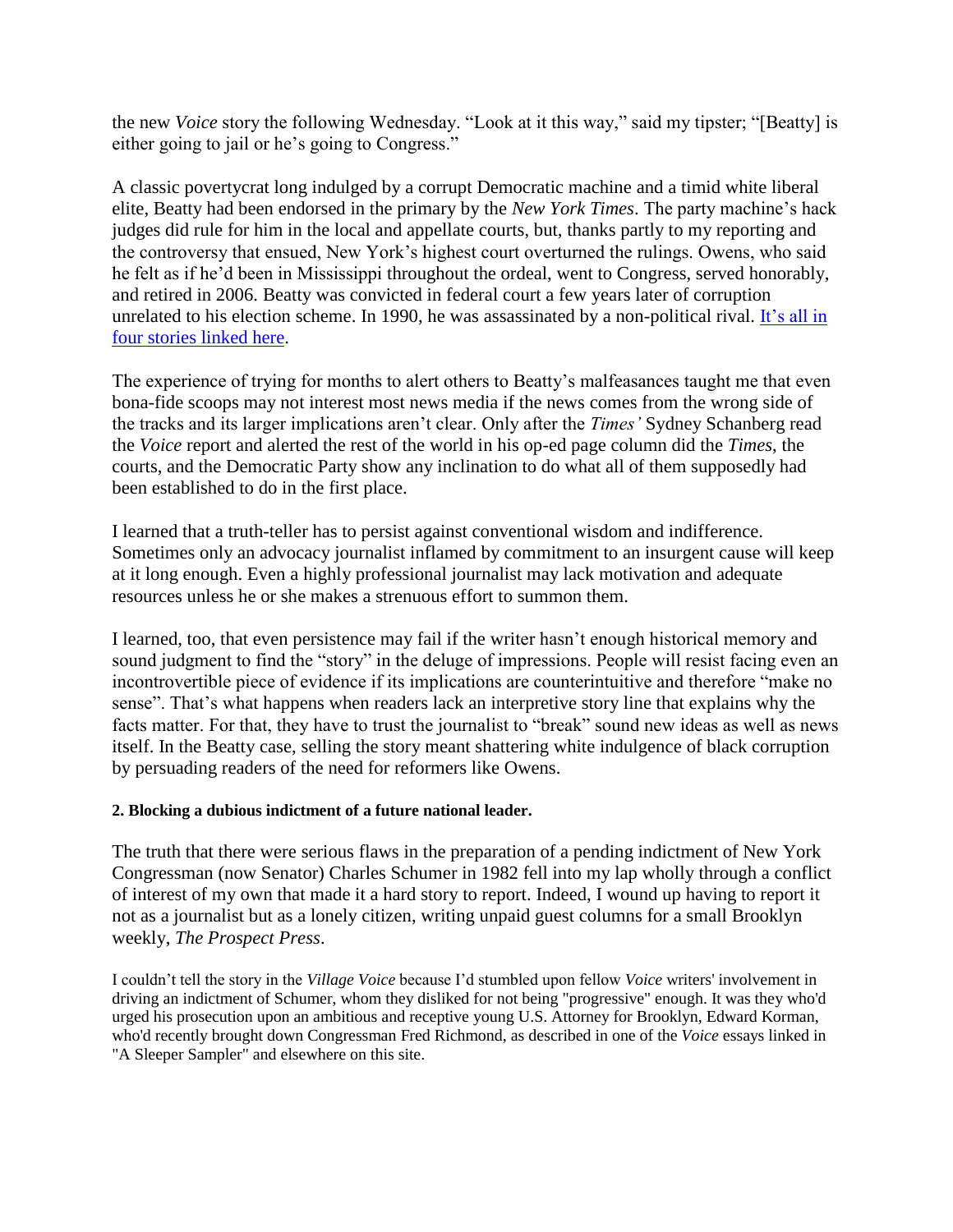My *Voice* colleagues and the prosecutor were pursuing the case for moralistic and personal reasons with scant legal justification. I knew this only for a reason that undermined my own credibility, though: My girlfriend was working in Schumer's office and was giving me the other side of the story.

Not surprisingly, the only people inclined to believe my account were those who had reasons of their own to distrust the *Voice* muckrakers and/or the U.S. Attorney. To grasp the injustice of the case, one had to shed the righteousness of "white hat" muckrakers, and one had to know that the criminal justice system itself is highly susceptible to abuse if its skeleton of laws lacks a "cartilage" of extra-legal trust and integrity among prosecutors.

My columns in the small neighborhood weekly were handed around and played a role in alerting people in the Justice Department and the courts to the flaws in the indictment. It was dropped before being formally brought, but only after a lot of publicity and controversy.

Twenty five years later, in 2007, I had a reason to tell [the whole story of the Schumer case](http://tpmcafe.talkingpointsmemo.com/2007/04/19/what_chuck_schumer_wants_from/) again as Schumer, by then on the Senate Judiciary Committee, was investigating the Bush Administration's efforts to politicize U.S. Attorneys' prosecutions of Democrats.

Again, the "cartilage" of trust and professionalism had worn thin, but by 2007 I must have been the only reporter to recall that Schumer had been the victim of a politicized prosecutorial investigation. Ironically, back in 1982, the probe had been instigated not only by partisan Republicans but also by leftist muckrakers, and it was closed down by senior Reagan Justice Department officials after Schumer's attorney, Arthur Liman (later the Democratic counsel to the congressional Iran-Contra commission) went to Washington and confronted them with the bizarre truth about the inquiry.

#### **3. Exposing a journalist's primary colors***.*

In 1996 I was nursing a strong hunch that Joe Klein, then a prominent *Newsweek* columnist and television pundit, was the anonymous author of the novel *Primary Colors*, his *roman a clef* about Bill Clinton and his circle.

I first claimed that Klein was "Anonymous" in William Powers' *[Washington Post](http://jimsleeper.com/articles/signature-pieces/Joe%20Klein%20and%20my%20scoop%20on%20Primary%20Colors,%20Wall%20St.%20Journal,%20WashPost,%201996.pdf)* media column, and I kept insisting on it even after Klein's vehement denials had convinced the media that he wasn't the author. ("It wasn't me; I didn't do it," he told CBS News flatly, just as CBS was taping me insisting it was Klein. CBS didn't run that part of its footage.)

I wrote a column that opened, "May I remind Joe 'I didn't do it' Klein of O.J. Simpson's vow that he will ‗leave no stone unturned' until he finds Nicole Brown Simpson's killer?.... If Klein didn't write *Primary Colors*, let him devote his far-more-considerable investigative skills to finding the author." No one would publish it. (I was freelancing at the time; this was well before blogging.)

Months later, a reporter discovered the novel's original paper manuscript with Klein's handwriting on it. What had made me so sure of his authorship? Again, memory and judgment played a part. Having read Klein's columns in *New York* magazine in the late 1980s, I remembered his characteristic locutions and obsessions about liberals and race – tropes that popped up in the novel.

When I saw an op-ed column in the *Baltimore Sun* by David Kusnet, a former speechwriter for Bill Clinton, voicing similar suspicions, I re-read the novel, and more of Joe Klein just leapt off the page. So I called Bill Powers, who described the "Kusnet/Sleeper theory" of authorship. Klein left me an exasperated voice-mail message: "Jim, I don't have a patent on the word 'Yikes'!"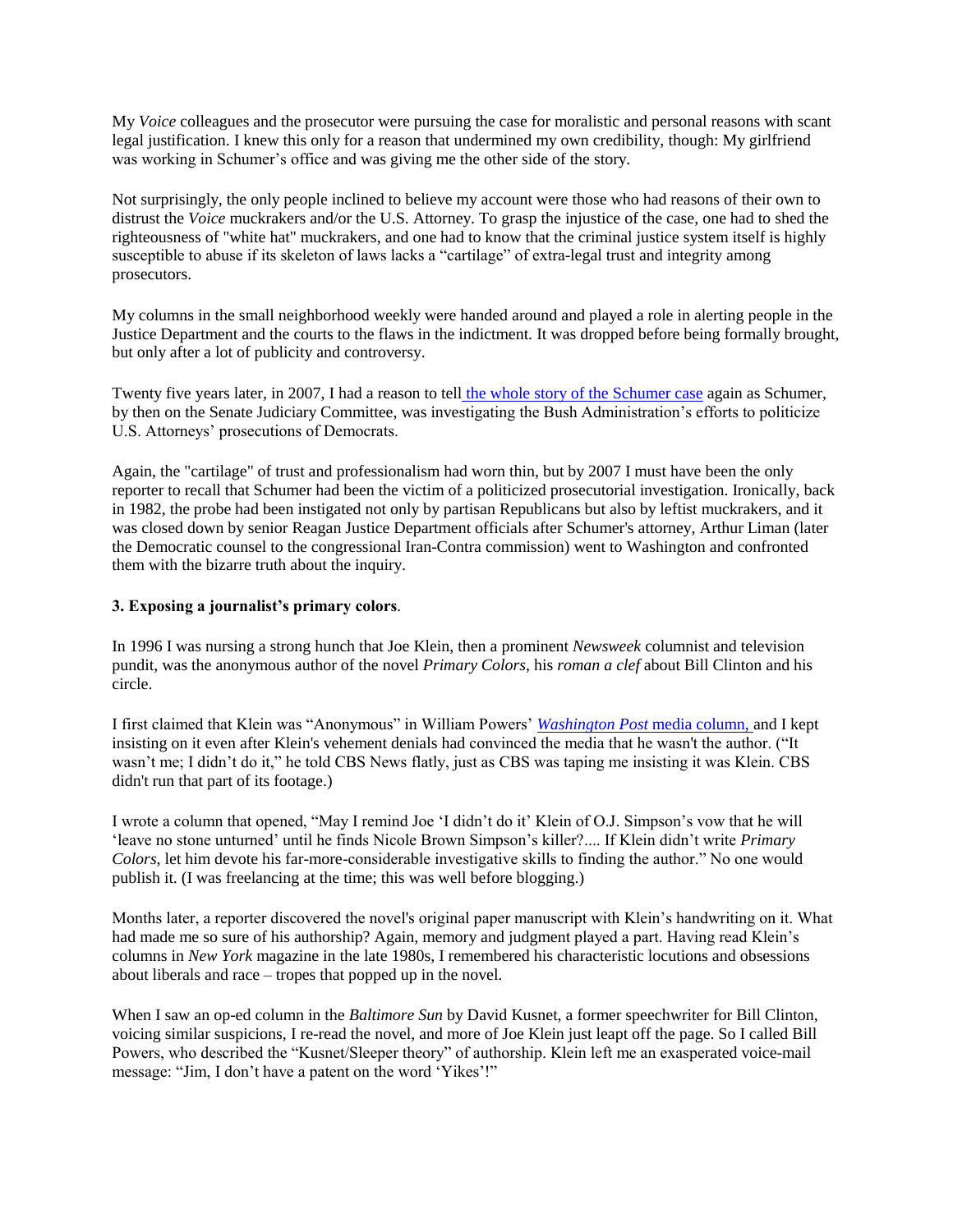Again, though, as in the Beatty case cited above, most journalists had accepted KIein's denials and weren't as open as Powers to a literary cross-examination. We were in a gray area, where I "knew" the truth thanks to memory, some literary acumen, and political judgment. When Klein, exposed by his manuscript, confessed his authorship at a press conference with Random House's Harry Evans, I was there in the crowd of reporters and, in a *Wall Street Journal* column soon afterward (linked above, with the Powers column) I offered my interpretation of why he'd lied so vigorously and what I think was at stake for journalism and politics in the lie.

#### **4. Somewhere over the Rainbow**

Most of my work involves not breaking news but trying to scope out societal learning curves, a little ahead of their time. The matter of how our interpretive frames rise and fall is as interesting as the facts we weave into those frames. As a *Daily News* columnist in the summer of 1993, I "knew," not from polls but from years of immersion in black and white-ethnic neighborhoods in the city's outer boroughs, that Rudolph Giuliani would defeat New York's first African-American mayor, David Dinkins, in that fall's election.

The *Daily News* [columns I wrote about the mayoral campaigns b](http://jimsleeper.com/articles/signature-pieces/NY%20Mayoral%20Election,%20Giuliani,%20Dinkins,%201993.pdf)ecame pretty insistent and combative, cutting against the conventional grain, as in the Schumer and Klein stories.

After Giuliani won, I enlarged my frame of reference and analysis by comparing New York's electoral upheavals with those in other cities. A cover story in *[The New Republic](http://jimsleeper.com/articles/signature-pieces/End%20of%20the%20Rainbow,%20New%20Republic,%201993.pdf)* was the first time that my breaking a new interpretation rather than just news became national news in itself.

That set off a four-year-long train of columns, reviews, and appearances in which I challenged some liberal as well as conservative racial thinking. Some of that thinking was racialist in an obsessive, sometimes piously doting way that tends to reinforce racism itself; some of it was ideologically leftist and reductionist in assigning blacks revolutionary roles.

Almost all such bad thinking presumed that having a skin color automatically means having a "culture." In 1997 I wrote *[Liberal Racism](http://jimsleeper.com/articles/signature-pieces/Liberal%20Racism.pdf)* against that assumption. The book prompted [interviews on NPR a](http://jimsleeper.com/articles/scoops&revelations/NPR,%20Liberal%20Racism%20Interview.pdf)nd with *[The](http://www.theatlantic.com/unbound/bookauth/sleepint.htm)  [Atlantic](http://www.theatlantic.com/unbound/bookauth/sleepint.htm)* , and many debates, plunging me deeper into arguments and acrimony, sometimes on Charlie Rose and in NPR commentaries, sometimes in the columns, essays, and reviews filed on this site under "Race" with additional reflections on the subject.

One scoop in this vein required visiting the Rockefeller Foundation archives in Tarrytown, NY to look into the background of Prof. Leonard Jeffries of the City College of New York, whose diatribes about Jewish complicity in the slave trade had been fanning a spark of truth into a political conflagration. I read letters and memos written by Jeffries' early funders and enablers and wrote a not-wholly unsympathetic column in the [Race Doctors at City College,](http://jimsleeper.com/articles/signature-pieces/Race%20doctors,%20Leonard%20Jeffries,%20Daily%20News%201993.pdf) *Daily News,* in 1993, but in *[The Nation](http://jimsleeper.com/articles/signature-pieces/Blacks%20and%20Jews%20(Leonard%20Jeffries,%20LIRR%20massacre,%20Israel%20Massacre,%20early%201990s.pdf)* I admonished some on the left for indulging him.

# **5. Another side of September 11, 2001 – and of November, 1948***.*

Bringing memory and judgment to bear on news sometimes yields small discoveries that others persist in ignoring. Shortly after the ordeal of New York firefighters on 9/11, I noticed that their department emblem, the Maltese Cross, is a relic of medieval battles between the Knights of Malta, who were Christian Crusaders, and Muslim Saracens trying to block their way to the Holy Land. That seemed a haunting precedent given George W. Bush's brief characterization of the confrontation with Islamicist terrorists as a "crusade." But, perhaps because he hastily dropped the term and the implicit analogy, no one ever mentioned the fire-fighters' Maltese Cross. To read about it, scroll down to the third column on this link, from *[The New York Observer.](http://jimsleeper.com/articles/signature-pieces/9-11,%20day%20after,%20Daily%20News,%20NY%20Post,%20NPR.pdf)*